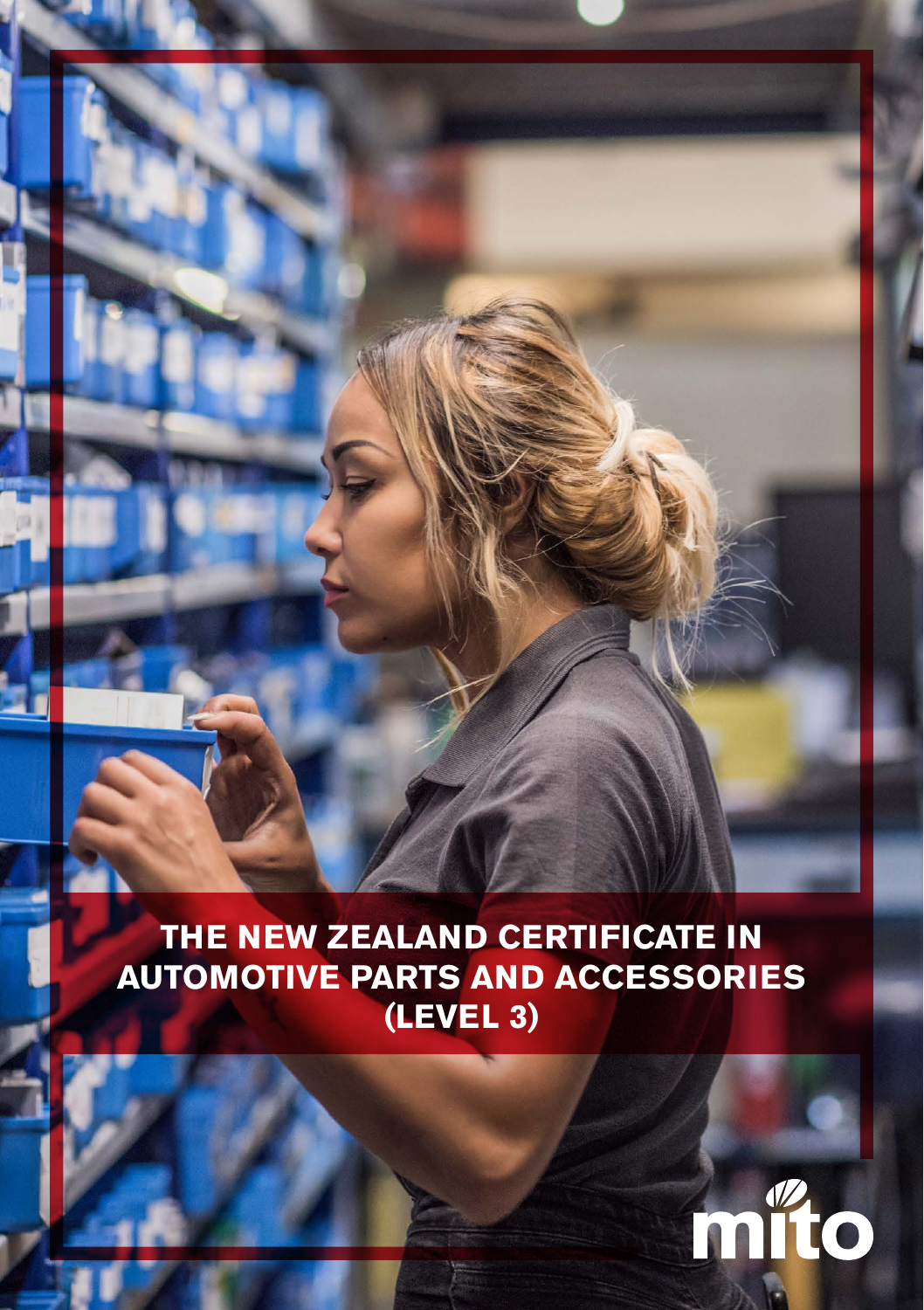Designed in consultation with industry, MITO's new training programme will provide you with the knowledge and skills required to effectively carry out parts and accessories merchandising operations in an automotive environment.

### Programme Outline

This Level 3 programme is expected to take 22 months to complete.

The training programme includes a mix of practical training and assessment, undertaken in the workplace, and eLearning, allowing you to complete theory elements of the programme at your own pace. You will have access to videos, learning activities and course assessments, which can be easily accessed at any time and from any device – mobile phone, tablet or PC.

|  |  | The training programme will lead to the following qualification outcomes: |  |
|--|--|---------------------------------------------------------------------------|--|
|  |  |                                                                           |  |

| <b>QUALIFICATION OUTCOMES</b> | <b>CREDITS</b>                                                                                                                                                               |    |
|-------------------------------|------------------------------------------------------------------------------------------------------------------------------------------------------------------------------|----|
| <b>OUTCOME 1</b>              | Follow workplace policies, procedures<br>and relevant regulations to work safely<br>and effectively in an automotive parts and<br>accessories environment                    | 10 |
| <b>OUTCOME 2</b>              | Apply a fundamental understanding of<br>automotive vehicle systems to work in an<br>automotive parts and accessories environment                                             | 60 |
| <b>OUTCOME 3</b>              | Apply fundamental sales techniques in an<br>automotive parts and accessories environment                                                                                     | 40 |
| <b>OUTCOME 4</b>              | Carry out department operations in an<br>automotive parts and accessories environment;<br>including the sourcing, storing and selling of<br>automotive parts and accessories | 30 |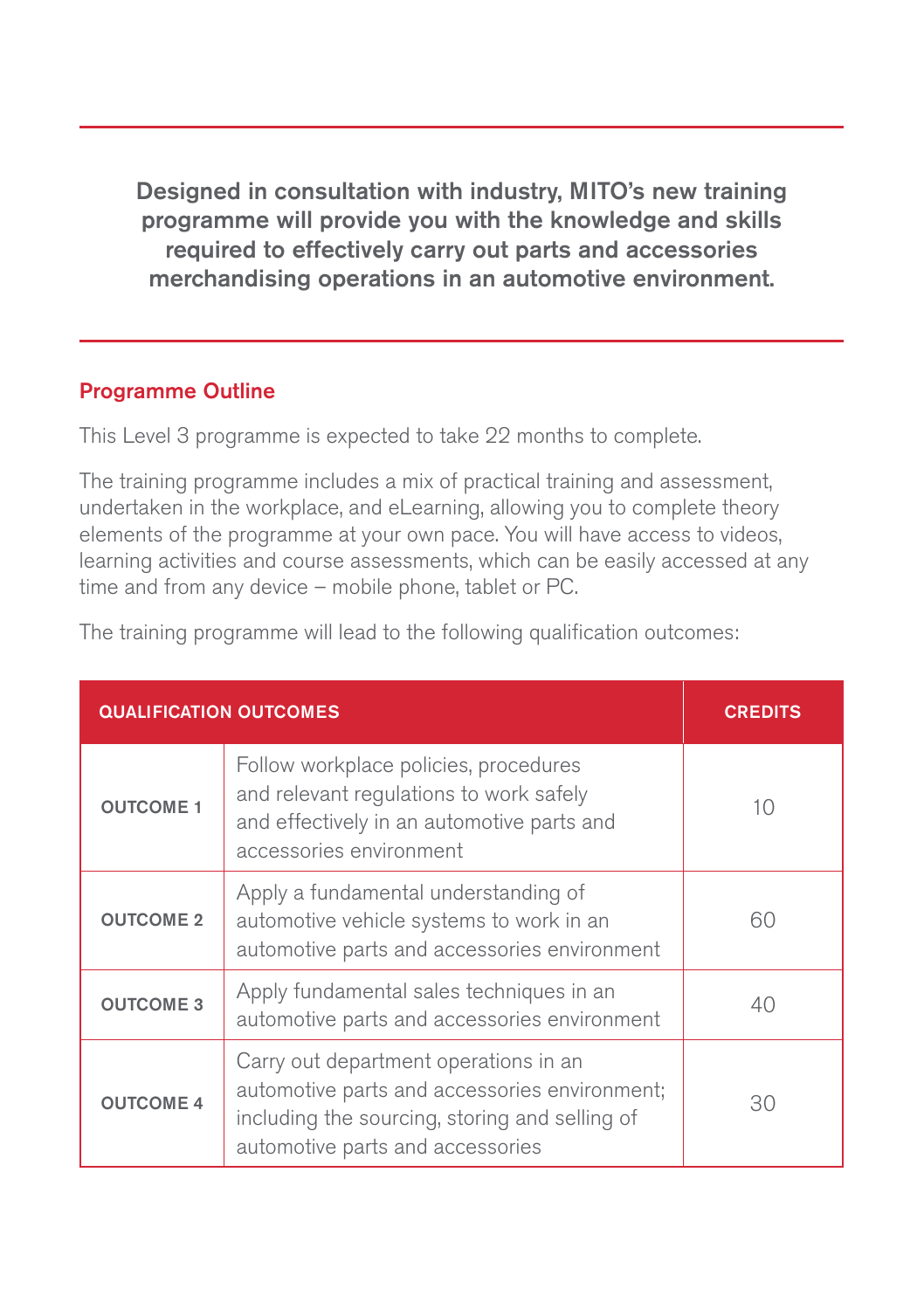# Entry Requirements

You must be employed full-time in the automotive industry to enrol in this programme.

## 2022 Programme Fee

This programme has a fixed non-refundable fee of \$538 incl GST. No further charges apply.

This training programme is eligible for two years' free industry training. Visit mito.nz/fees-free for details on eligibility.

### Enrol Now

If you're ready to get qualified, enrol now at **mito.nz/parts**.